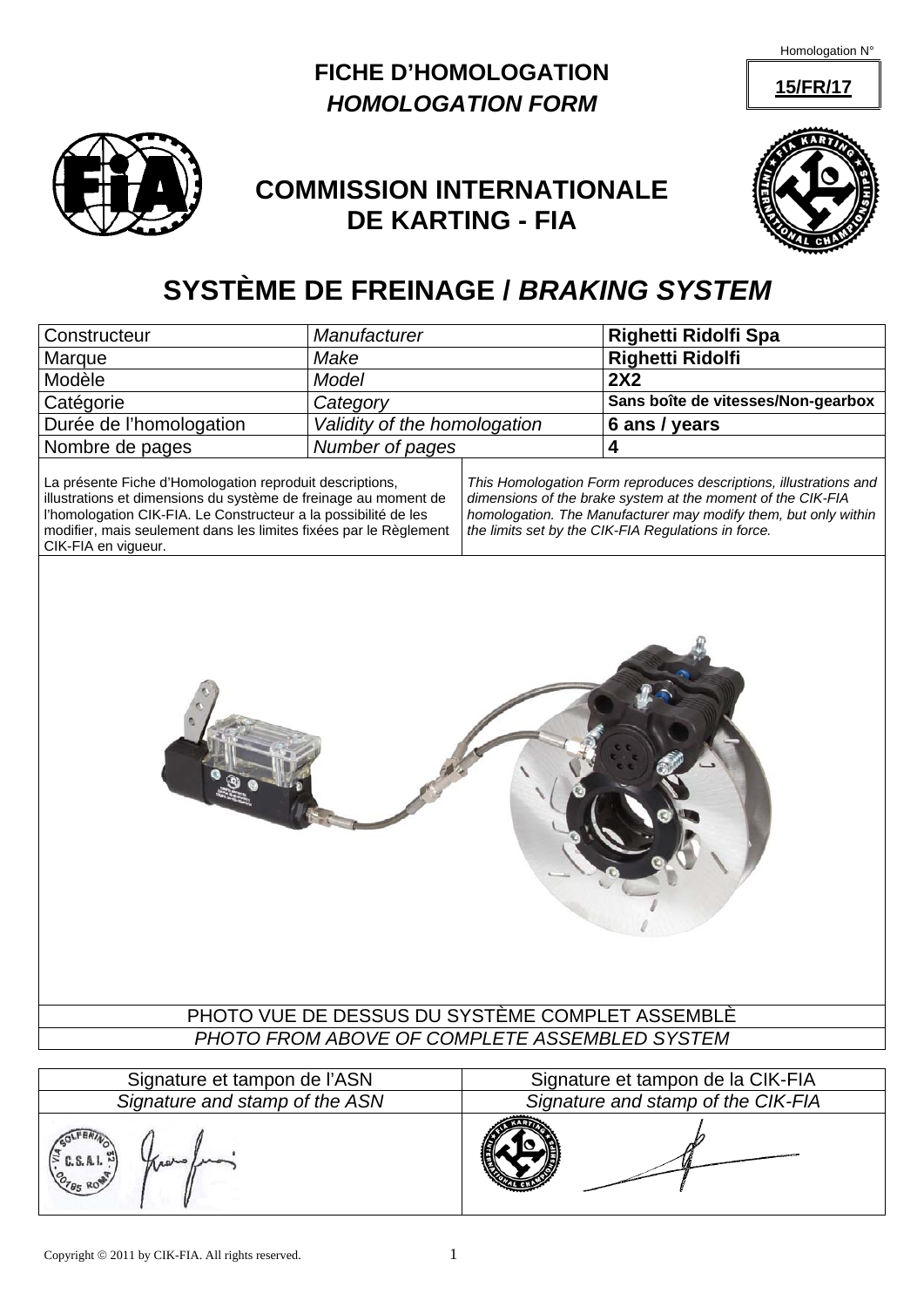**15/FR/17**



*The technical drawing must show the following: Master-cylinder, regulator, distributor, lines, calipers, pads and discs (with numbering according table below)*

| $N^{\circ}$ | DÉSIGNATION (en français) | <b>DESIGNATION</b> (in english) | Référence catalogue           |
|-------------|---------------------------|---------------------------------|-------------------------------|
|             |                           |                                 | Catalogue reference<br>number |
|             | POMPE DE FREIN            | <b>BRAKE PUMP</b>               | KB030                         |
| 2           | <b>TUBE DE FREIN</b>      | <b>BRAKE PIPE</b>               | <b>KT308T</b>                 |
| 3           | DISQUE DE FREIN ARRIERE   | <b>REAR BRAKE DISC</b>          | K446-170                      |
| 4           | PLAQUETTES DE FREIN       | <b>BRAKE PAD</b>                | <b>KB082</b>                  |
| 5           | PINCE DE FREIN ARRIERE DX | <b>REAR CALIPER DX</b>          | <b>KB095D</b>                 |
| 6           | PINCE DE FREIN ARRIERE SX | <b>REAR CALIPER SX</b>          | <b>KB095S</b>                 |
| 7           |                           |                                 |                               |
| 9           |                           |                                 |                               |
| 10          |                           |                                 |                               |
| 11          |                           |                                 |                               |
|             |                           |                                 |                               |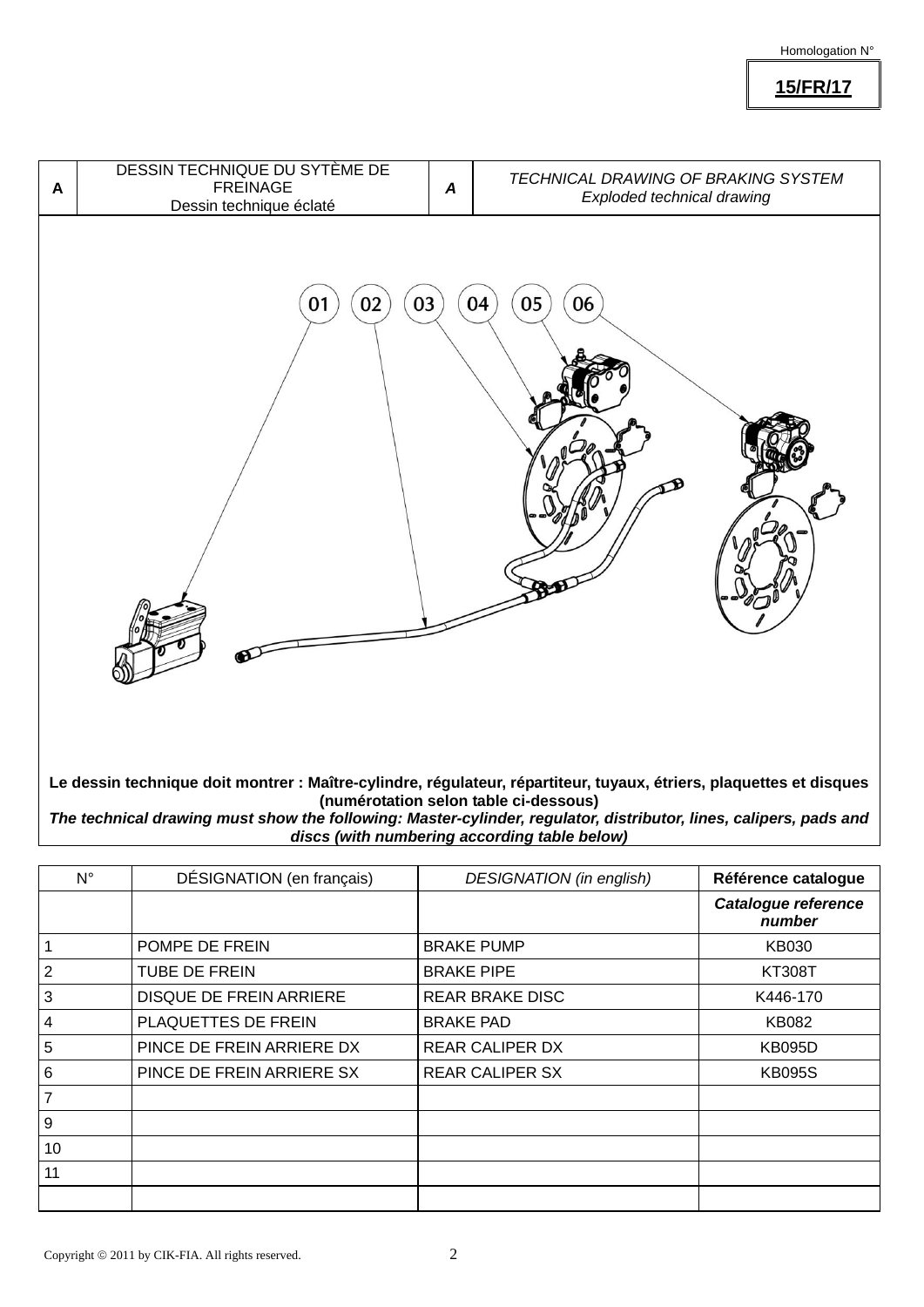**15/FR/17**

| B | DESCRIPTION TECHNIQUE DU SYTÈME DE<br><b>FREINAGE</b>                             |                                    | B                    |                           | TECHNICAL DESCRIPTION OF BRAKING SYSTEM |                           |
|---|-----------------------------------------------------------------------------------|------------------------------------|----------------------|---------------------------|-----------------------------------------|---------------------------|
|   | Régulateur de freinage<br><b>Braking regulator</b>                                | oui / yes<br>$\boxtimes$<br>non/no |                      |                           | Emplacement<br>Location                 |                           |
|   |                                                                                   |                                    | <b>Avant / Front</b> |                           | Arrière / Rear                          |                           |
|   | Nombre de maîtres-cylindres<br>Number of master cylinders                         |                                    |                      |                           | <u>1</u>                                |                           |
|   | Alésage Ø<br>Bore Ø                                                               | mm                                 |                      |                           | 22,2<br>mm                              |                           |
|   | Nombre de pistons<br>Number of pistons                                            |                                    |                      | Par étrier<br>Per caliper | <u>1</u>                                | Par étrier<br>Per caliper |
|   | Alésage Ø de l'étrier<br>Caliper bore Ø                                           | mm                                 |                      |                           | 22,2 mm                                 |                           |
|   | Nombre de plaquettes<br>Number of pads                                            |                                    |                      | Par étrier<br>Per caliper | $\overline{2}$                          | Par étrier<br>Per caliper |
|   | Nombre d'étriers<br>Number of calipers                                            |                                    |                      | Par roue<br>Per wheel     | $\overline{2}$                          |                           |
|   | Matériau des étriers<br>Caliper material                                          |                                    |                      |                           | <b>ALU</b>                              |                           |
|   | Disques ventilés<br><b>Ventilated discs</b>                                       |                                    | oui / yes<br>non/no  |                           | $\boxtimes$                             | oui / yes<br>non/no       |
|   | Épaisseur du disque neuf<br>Thickness of new disc                                 | mm                                 |                      | $+/- 1$ mm                | $3,5$ mm                                | $+/- 1$ mm                |
|   | Ø extérieur du disque<br>External Ø of the disc                                   | mm                                 |                      | $+/- 1.5$ mm              | 170 mm                                  | $+/- 1.5$ mm              |
|   | Ø extérieur de frottement<br>des plaquettes<br>External Ø of pads rubbing surface | mm                                 |                      | $+/- 1.5$ mm              | 169 mm                                  | $+/- 1.5$ mm              |
|   | Ø intérieur de frottement des<br>plaquettes<br>Internal Ø of pads rubbing surface | mm                                 |                      | $+/- 1.5$ mm              | 109 mm                                  | $+/- 1.5$ mm              |
|   | Longueur hors-tout des plaquettes<br>Overall length of the pads                   | mm                                 |                      | $+/- 1.5$ mm              | 60 mm                                   | $+/- 1.5$ mm              |

**Photo du frein avant : étriers et disques seulement**  *Photo of front brake: calipers and discs only*  **Photo du frein arrière : étrier(s) et disque(s) seulement**  *Photo of rear brake: caliper(s) and disc(s) only*